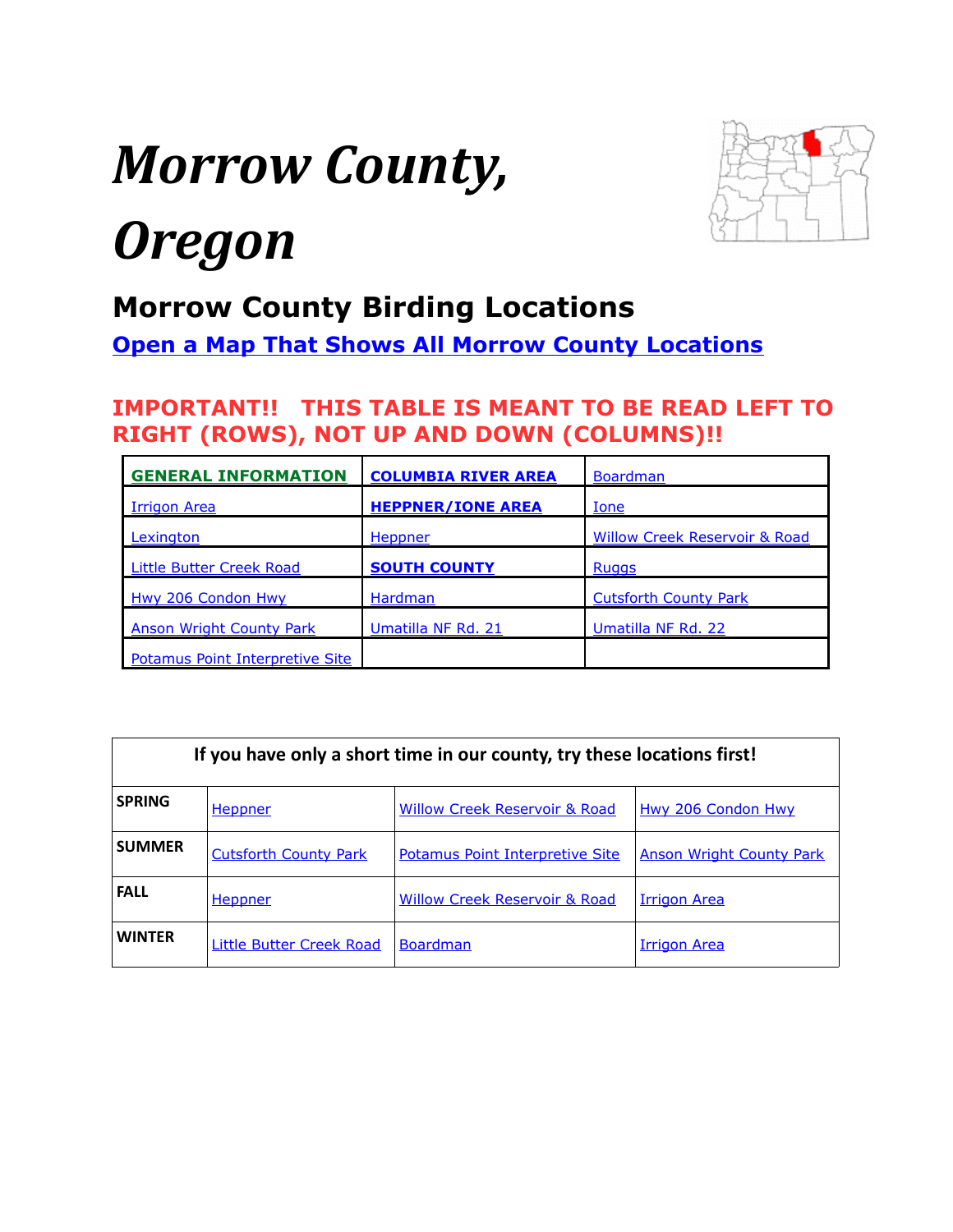<span id="page-1-0"></span>**Authors/Editors**: Margaret LaFaive, Chuck Gates, John Notis, Mike Denny **County Seat**: Heppner **County Size**: 2047 square miles **High Elevation** : Black Mountain (5,932 feet) **Rarities** : Magnificent Frigatebird, Cattle Egret, Gyrfalcon, Stilt Sandpiper, South Polar Skua, Broad-tailed Hummingbird, Vermilion Flycatcher, White Wagtail, Lark Bunting, White-winged Crossbill, Common Redpoll **Top County Lister** : Craig Corder (241) **Year List Record** : Craig Corder 1990 (224) **County Contact Person: Email [Aaron Skirvin](mailto:umatbirder@yahoo.com)** 

#### **[return to the top](#page-0-0)**

**Introduction**: Morrow County lies in North-Central Oregon, straddling the Columbia Plateau and Blue Mountain Eco-regions. With the Columbia River as it's northern boundary, a few good low elevation riparian areas, small town "migrant traps", agricultural land, and easy access to higher elevation forests, there are plenty of good birding possibilities. Most of the land north of Heppner is devoted to livestock ranching and wheat production. Along Highway 74 between I-84 and Ione, a large wind farm began generating power in the late 2000's. The southern quarter of the County extends into the Umatilla National Forest.

The Columbia River provides habitat for a good variety of water birds during winter and migration. Between the river and the higher elevations at it's southern end, the County consists of rolling hills that are occasionally incised by rocky canyons. Winter raptor variety is quite good here, with 12 or more species possible. Grasshopper Sparrows breed in weedy fields in the eastern part of the county, Gray-Crowned Rosy-Finch sometimes occurs in winter, and small towns and farmsteads provide potential for interesting migrant and wintering passerines. Chukar and Gray Partridge are resident at lower elevations. Higher elevations at the county's southern end contain mixed forests of Ponderosa Pine and Douglas Fir which support Flammulated Owls, grouse, and several species of woodpecker, along with most of the expected eastern Oregon forest bird species.

Given it's habitat variety and species diversity, Morrow County provides both experienced and novice birders with interesting birding opportunities. Hopefully this Site Guide will inspire further exploration of it's birding potential.

#### **[return to the top](#page-0-0)**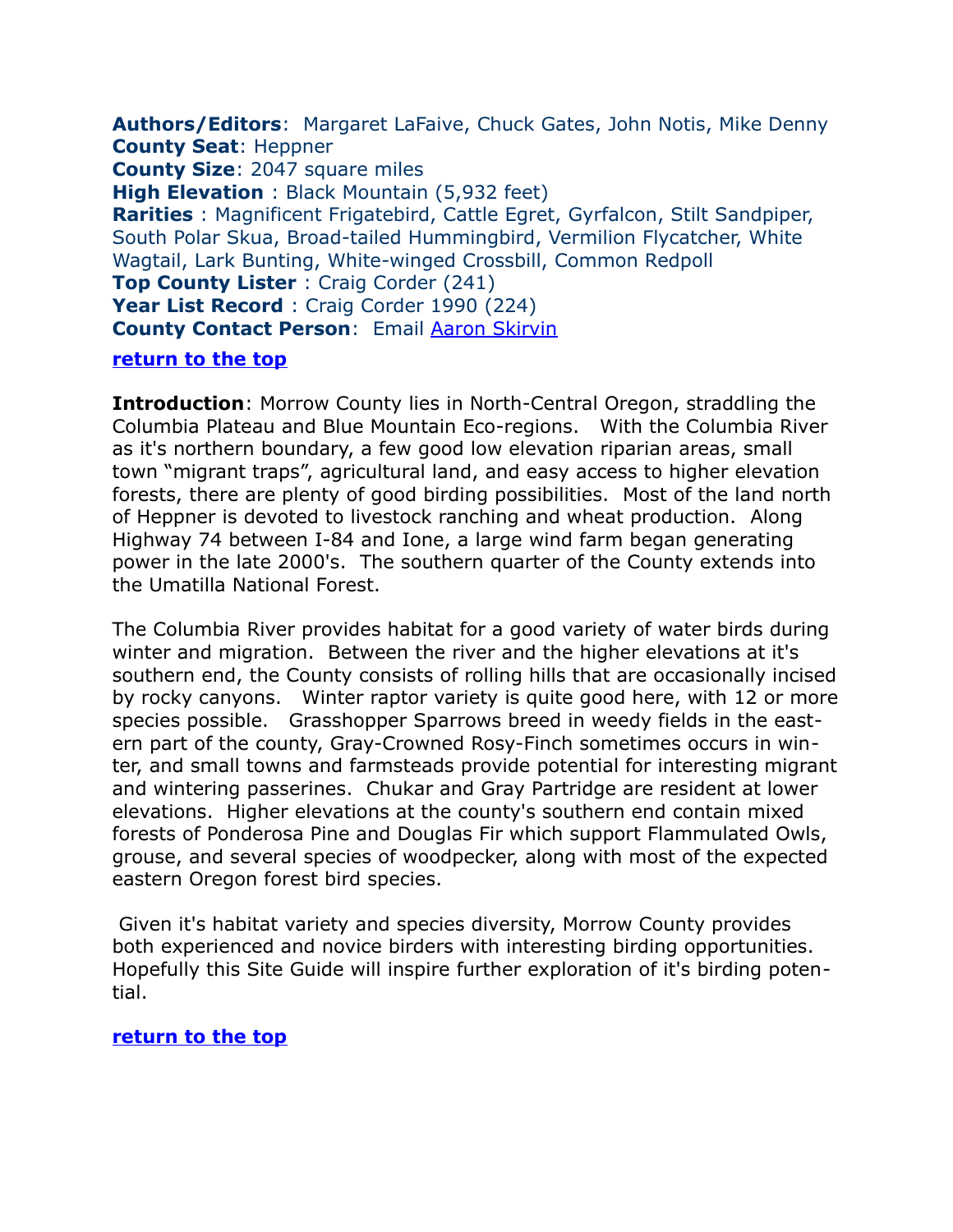## <span id="page-2-2"></span>**COLUMBIA RIVER AREA**

#### <span id="page-2-1"></span>**Boardman [retun to the top](#page-0-0)**

DeLorme (copyright 2001) Pg 85 A-6 DeLorme (copyright 2008) Pg 73 B-7 **geographic coordinates** 45°50'23.8"N 119°42'05.8"W [\(45.839956, -119.701603\)](https://www.google.com/maps/place/45%C2%B050)

[View A Google Map](http://maps.google.com/maps/ms?hl=en&ie=UTF8&msa=0&msid=108036481085398338899.0004763ffea2492cb4834&ll=45.515971,-119.734497&spn=1.65317,4.216003&z=9)

[eBird Hotspot Checklist for Boardman Marina and RV Park](http://ebird.org/ebird/hotspot/L1613469) (more eBird data is needed for this location)

**Location:** Boardman is 59 miles east of Biggs Junction on I-84. It is 45 miles west of Pendleton. This small town is located right on the Columbia River so the possibility for a gull flyby or a migrant stop-over is pretty good. Take exit 164 off I-84 and go north on Main St. toward the river. Go two blocks and turn left on Boardman Avenue for two blocks and check out the park [\(45.840776, -119.704524\)](https://www.google.com/maps/place/45%C2%B050). From here, go back to the east on Boardman Ave. and check out the fields at the school for loafing gulls [\(45.841004, -119.698382\)](https://www.google.com/maps/place/45%C2%B050). Return to Main St. and go north about 4 blocks across the railroad tracks to Marine Drive. Turn left (west) and bird along this area until the road dead-ends (you get nice views of the lake and a small marina). After checking out Boardman Marina Park [\(45.843302,](https://www.google.com/maps/place/45%C2%B050)  [-119.708140\)](https://www.google.com/maps/place/45%C2%B050), head back to Main and continue east on Marine Drive. Bird this road to its end and turn south on Ullman Boulevard. There are several ponds along Ullman and a left hand turn at Utility Road (Industrial Way) will give you a better look at these and other ponds  $(45.846407, -119.670493)$ . Continue down Utility to Columbia Avenue. Go directly across Columbia to Rippee Road. Take Rippee east to the entrance of the Boardman Sewage Ponds [\(45.843500, -119.654292\)](https://www.google.com/maps/place/45%C2%B050).

**Habitat and Birds:** Birds you might find here include migrating passerines, gulls, ducks, shorebirds, terns, migrant passerines, and rails.

#### <span id="page-2-0"></span>**Irrigon Area [return to the top](#page-0-0)**

DeLorme (copyright 2001) Pg 85 A-6 DeLorme (copyright 2008) Pg 73 A-8 **geographic coordinates** 45°53'43.3"N 119°29'37.9"W [\(45.895367, -119.493848\)](https://www.google.com/maps/place/45%C2%B053)

[View A Google Map](http://maps.google.com/maps/ms?hl=en&ie=UTF8&msa=0&msid=108036481085398338899.0004763ffea2492cb4834&ll=45.515971,-119.734497&spn=1.65317,4.216003&z=9)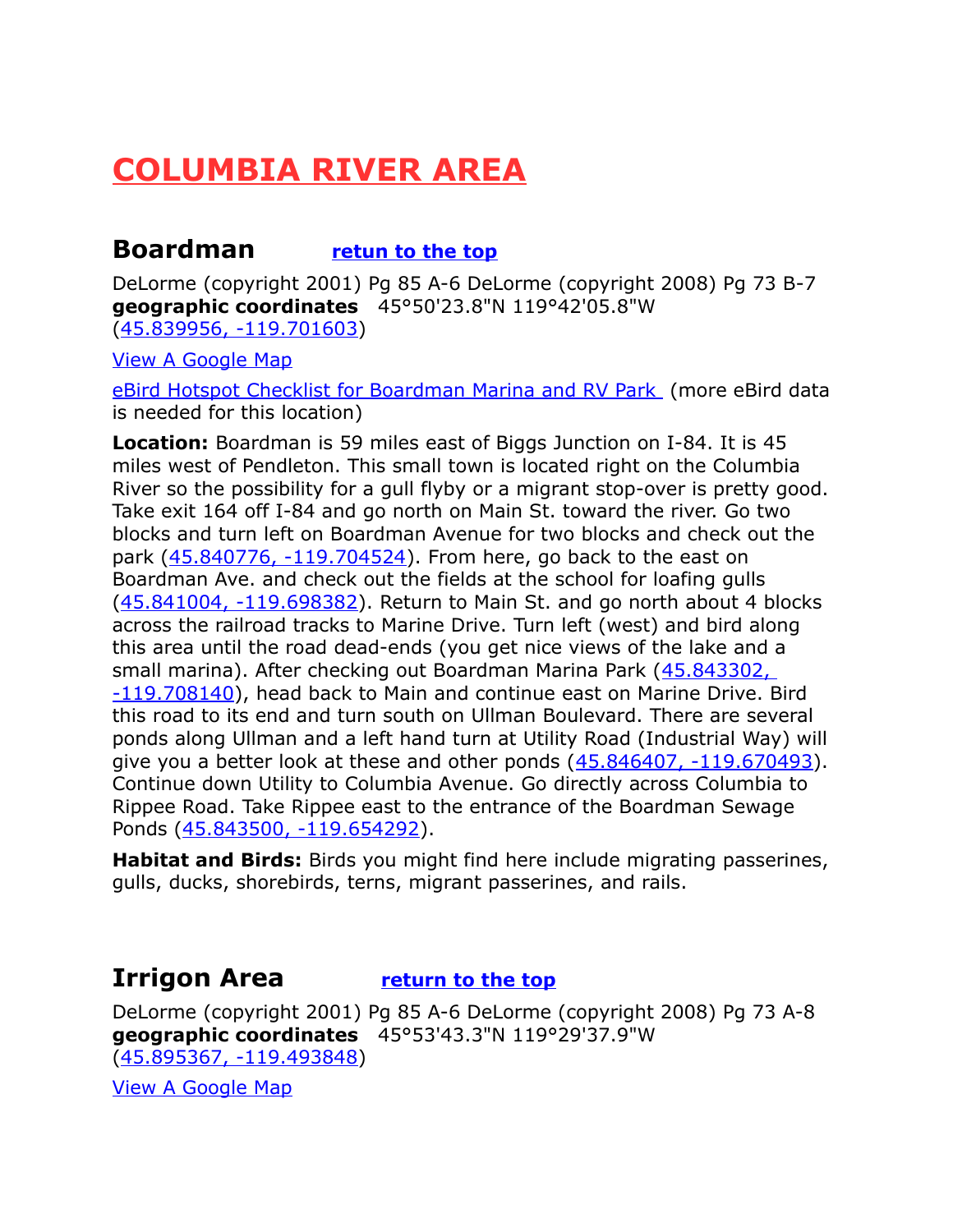#### [eBird Hotspot Checklist for Umatilla NWR](http://ebird.org/ebird/hotspot/L804384)

**Location:** Irrigon is located between Boardman and Umatilla on Hwy 730. This little town is right on the Columbia so many possibilities are present. Take I-84 to exit 168. Travel NE for 3.9 miles to Paterson Ferry Road [\(45.867090, -119.558741\)](https://www.google.com/maps/place/45%C2%B052). This road leads to a tour loop around McCormack Slough and is one of the most productive birding areas in the county (look for the signs to Umatilla NWR). Turn left (north) here and drive about 3 miles to the entrance to the tour loop (you need to go past the rest area, which can be birded, and the exit to the tour loop to gain entrance). Take the loop which exits near Columbia Lane. Take Columbia Lane east into Irrigon. Before you reach town, take a detour on 8th Street to the fish hatchery [\(45.908989, -119.546317\)](https://www.google.com/maps/place/45%C2%B054). Return to Columbia and bird the trees in the town. Take 10th Street north to Marina Park [\(45.900466,](https://www.google.com/maps/place/45%C2%B054)   $-119.491265$ )(be careful. There is a sign that points to Marina Park at 8th Street but that leads to a dead end.) and view the river. Walk the trail both east and west (east is better and part of the trail is paved) of the park for migrants.

**Habitat and Birds:** The Umatilla NWR provides a varied group of habitats that will produce an equally varied group of birds. There is marsh here along with open water ponds. The ODFW produces grain crops like wheat and corn to attract birds (know that hunting is allowed here and can influence your birding in the fall). Tall cottonwood and Russian Olive groves are present that can provide shelter and sustenance to many species. Birds you might find here include gulls, ducks, grebes, loons, shorebirds, terns, migrant passerines, and rails. Check the trees for Western Screech-Owl and Great Horned Owl. Sharp-shinned and Cooper's Hawks are both here feeding on small birds. In winter, Savannah Sparrows are common in the grassy regions of the loop. In Irrigon, check the Marina Park for loons, gulls, ducks, and grebes. There are several fruiting trees in this park and a waxwing flock might produce a rare Bohemian Waxwing sighting. If you have time for one stop in Morrow County, this should be your spot. Birders heading to Umatilla County or the Wallowa's shouldn't pass up this quick detour.

#### <span id="page-3-1"></span>**HEPNNER/IONE AREA**

#### <span id="page-3-0"></span>**Ione [return to the top](#page-0-0)**

DeLorme (copyright 2001) Pg 85 C-5 DeLorme (copyright 2008) Pg 73 D-7 **geographic coordinates** 45°30'05.0"N 119°49'40.3"W [\(45.501403, -119.827864\)](https://www.google.com/maps/place/45%C2%B030)

[View A Google Map](http://maps.google.com/maps/ms?hl=en&ie=UTF8&msa=0&msid=108036481085398338899.0004763ffea2492cb4834&ll=45.515971,-119.734497&spn=1.65317,4.216003&z=9) (eBird data is needed for this location)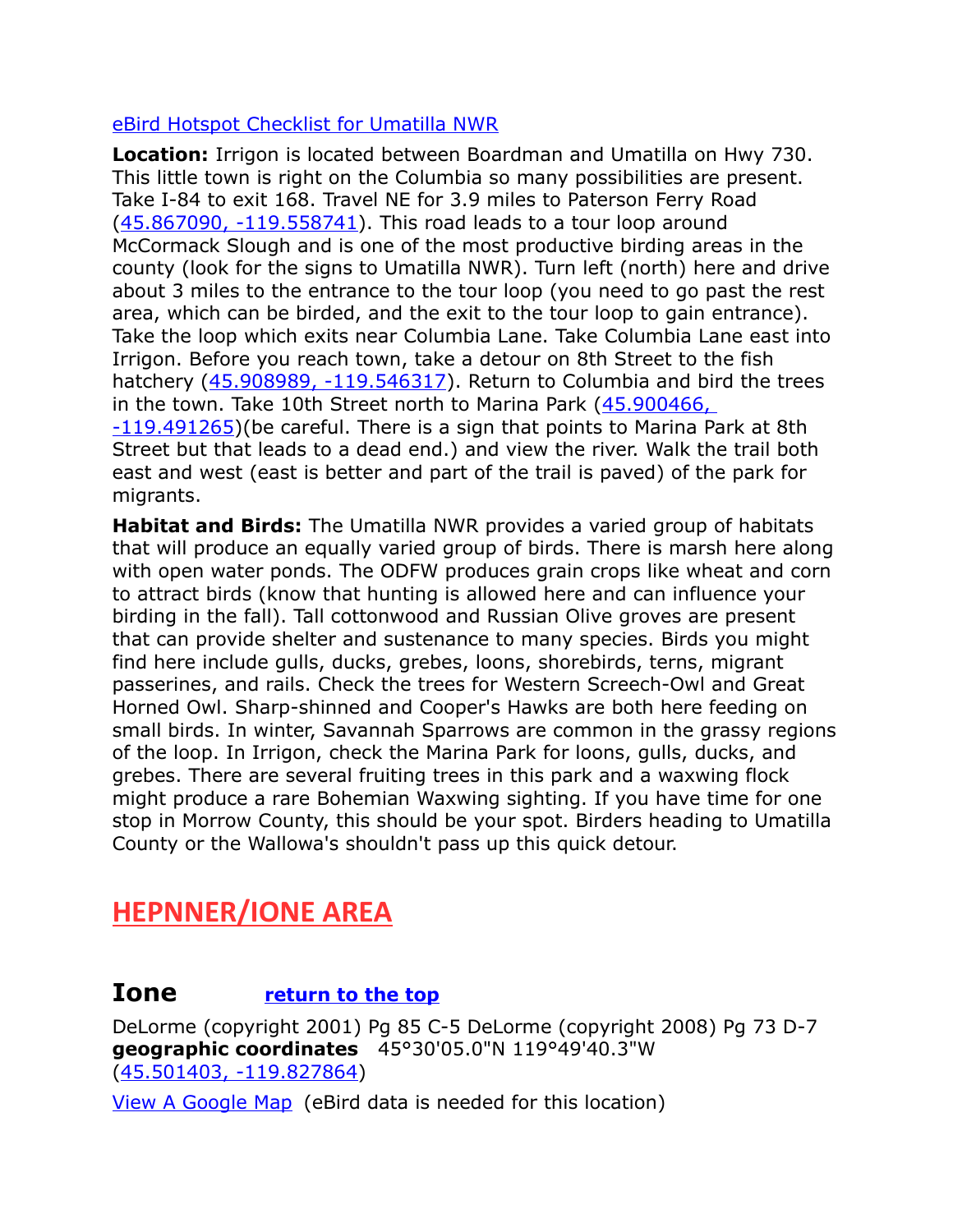**Location:** To reach Ione, take I-84 exit 147 and travel south on Hwy 74 for 28 miles.

**Habitat and Birds:** Small towns in Morrow County provide migrants with sought after resting places. Fall, winter, and spring provide opportunities to find rare birds in these locations and their size allows for thorough coverage in a short period of time. Little birding happens in these regions so please publish your findings if you happen to bird in one of these remote locations. In spring and fall, watch for migrant warblers, buntings, sparrows, and other passerines. Winter rarities here might include Bohemian Waxwings, longspurs, Snow Bunting, Tree Sparrow, Harris's Sparrow, White-throated Sparrow, or even Common Redpoll. Western Scrub-Jays have been seen in the community of Ione and may have even nested. Be sure to check out the surrounding agricultural lands. During the winters of 2007-08 and 2008-09, Snowy Owls were found east of Ione. (Don't expect to find any of these but……you never know.) Little birding happens in these regions so please publish your findings if you happen to bird in one of these remote locations.

#### <span id="page-4-0"></span>**Lexington [return to the top](#page-0-0)**

**DeLorme (copyright 2001)** Pg 85 C-6 DeLorme (copyright 2008) Pg 73 D-7 **geographic coordinates** 45°26'49.1"N 119°41'12.8"W [\(45.446974, -119.686903\)](https://www.google.com/maps/place/45%C2%B026)

[View A Google Map](http://maps.google.com/maps/ms?hl=en&ie=UTF8&msa=0&msid=108036481085398338899.0004763ffea2492cb4834&ll=45.515971,-119.734497&spn=1.65317,4.216003&z=9) (eBird data is needed for this location)

**Location:** To reach Lexington, take I-84 exit 147 and travel south on Hwy 74 for 36 miles.

**Habitat and Birds:** Small towns in Morrow County provide migrants with sought after resting places. Fall, winter, and spring provide opportunities to find rare birds in these locations and their size allows for thorough coverage in a short period of time. It may be fruitful to drive outlying gravel roads through the agricultural lands. In spring and summer, look for Grasshopper Sparrows in weedy fields. In spring and fall, watch for migrant warblers, buntings, sparrows, and other passerines. In winter, check pastures and feedlots along Highway 74 for large flocks of blackbirds - most will be Brewer's and Red-wings but Yellow-headed and Tricolored Blackbirds are fairly regular in these big congregations. Winter rarities here might include Snowy Owls, Bohemian Waxwings, longspurs, Snow Bunting, Tree Sparrow, Harris's Sparrow, White-throated Sparrow, or even Common Redpoll. (Don't expect to find any of these but……you never know.) Little birding happens in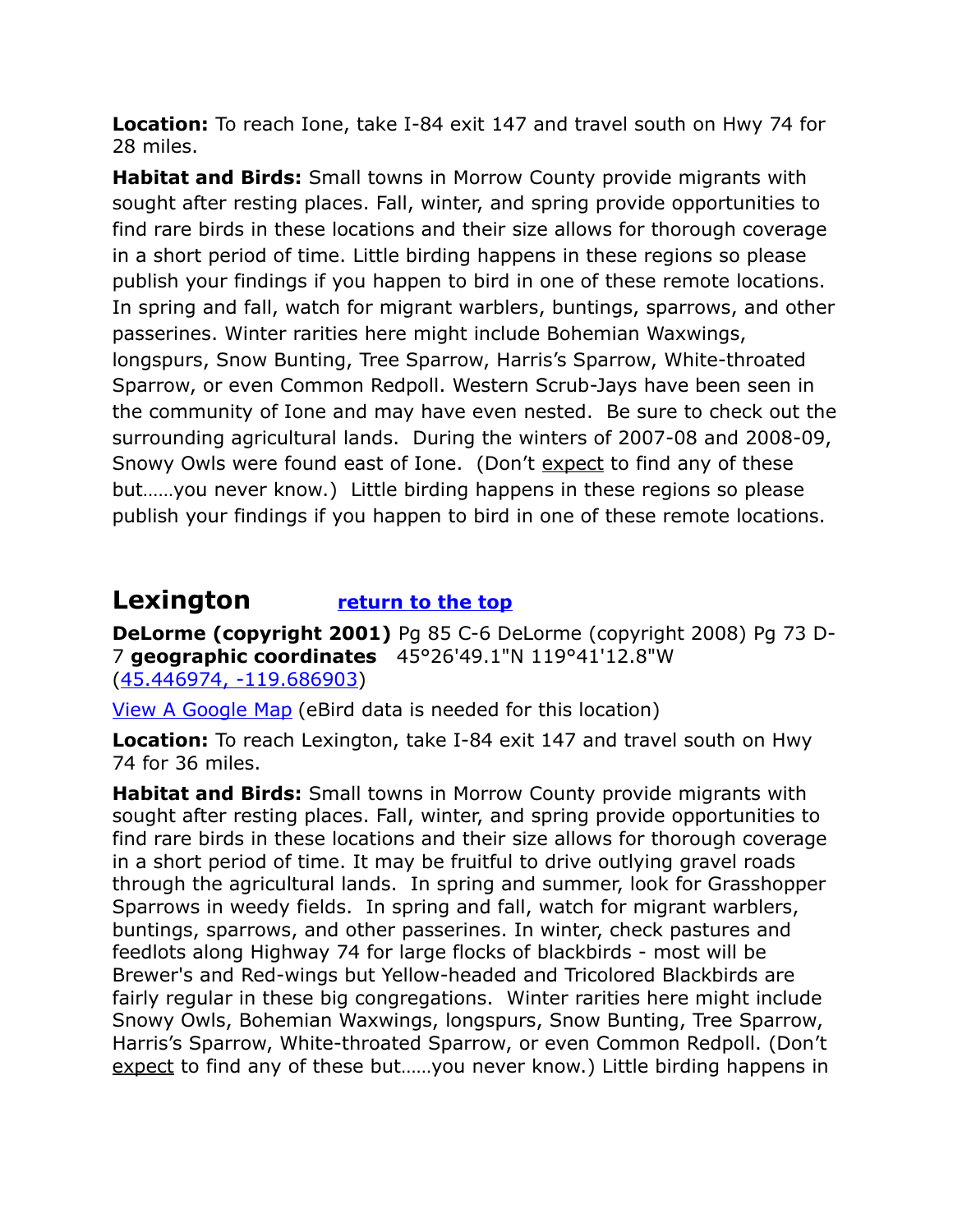these regions so please publish your findings if you happen to bird in one of these remote locations.

#### <span id="page-5-1"></span>**Heppner [retun to the top](#page-0-0)**

DeLorme (copyright 2001) Pg 85 C-6 DeLorme (copyright 2008) Pg 73 D-8 **geographic coordinates** 45°21'26.7"N 119°33'12.3"W [\(45.357406, -119.553419\)](https://www.google.com/maps/place/45%C2%B021)

#### [View A Google Map](http://maps.google.com/maps/ms?hl=en&ie=UTF8&msa=0&msid=108036481085398338899.0004763ffea2492cb4834&ll=45.515971,-119.734497&spn=1.65317,4.216003&z=9)

**Location:** Heppner is in south-central Morrow County about 70 road miles SW of Pendleton. Heppner can be reached by taking Hwy 207 south from I-84 at Hermiston (42 miles) or by taking I-84 exit 147 and traveling south on Hwy 74 for 45 miles. Another route is south from Biggs on Hwy 97 and then taking Hwy 206 through Condon and on to Heppner (about 100 miles). Heppner can also be reached from Bend via Madras to Antelope to Clarno to Fossil and then on to Condon.

**Habitat and Birds:** Small towns in Morrow County provide migrants with sought after resting places. Check the Fuller Canyon Road Pond which is off of Fuller Canyon Road on the very NW end of town. Fall, winter, and spring provide opportunities to find rare birds in these locations and their size allows for thorough coverage in a short period of time. Little birding happens in these regions so please publish your findings if you happen to bird in one of these remote locations. In spring and fall, watch for migrant warblers, buntings, sparrows, and other passerines. More common winter species would include Horned Lark, Dark-eyed Junco, and Northern Shrike. Look for Eurasian Collared-Dove in town and watch for hummingbird and seed feeders. American Goldfinch, Rufous Hummingbird, and House Finch are the standard fare but Black-chinned Hummingbird and Pine Siskin can be found occasionally.

#### <span id="page-5-0"></span>**Willow Creek Reservoir and Willow Creek Road [return to the top](#page-0-0)**

DeLorme (copyright 2001) Pg 85 C-6 DeLorme (copyright 2008) Pg 73 D-8 **geographic coordinates** 45°20'36.6"N 119°32'24.6"W [\(45.343499, -119.540165\)](https://www.google.com/maps/place/45%C2%B020)

[View A Google Map](http://maps.google.com/maps/ms?hl=en&ie=UTF8&msa=0&msid=108036481085398338899.0004763ffea2492cb4834&ll=45.515971,-119.734497&spn=1.65317,4.216003&z=9)

[eBird Hotspot Checklist for Willow Creek Reservoir](http://ebird.org/ebird/hotspot/L1832407) (more eBird data is needed for this location)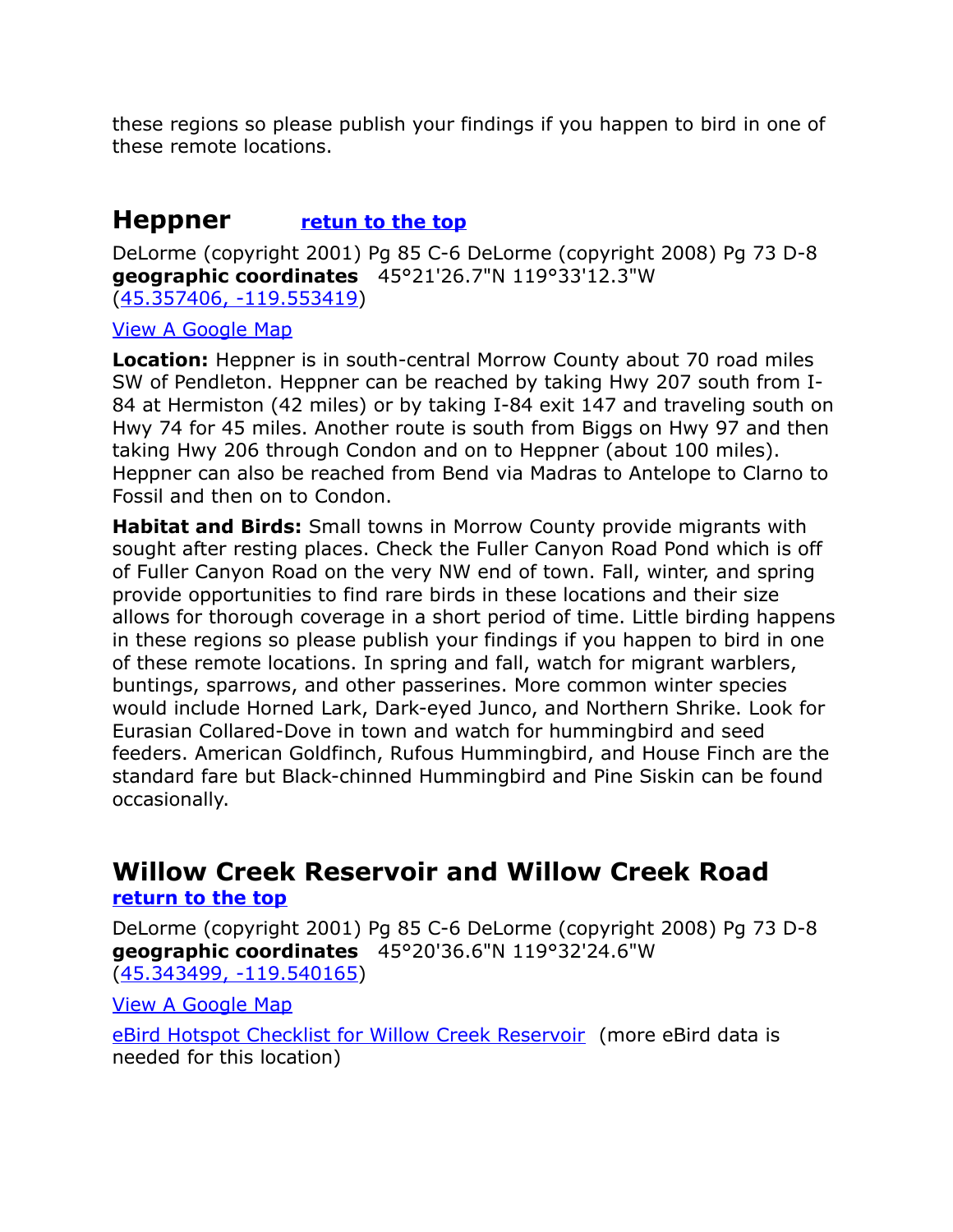**Location:** Willow Creek Reservoir is on the SE corner of Heppner. Travel south from Heppner on Hwy 207 and just as you are leaving town, look for Willow Creek Road. Turn left (east) and follow this road to the reservoir. Continue on Willow Creek Road and bird the riparian strip here. Eventually, you can reach the Umatilla National Forest on this road and access mountain birds (also called the Blue Mountain Scenic Byway or Forest Road 53).

**Habitat and Birds:** Riparian and dry canyon. Eventually accessing mixed conifers. Because of the diverse habitats along this road, the potential for a diverse list of species exists here. This area is not heavily birded but certainly a mixture of sparrows is likely with Grasshopper Sparrow a possibility. Ducks can be found in the stream and geese can be in the farm fields. Waders like White-faced Ibis and Long-billed Curlew might be found along with the odd Wilson's Snipe or Long-billed Dowitcher if you can find a flooded field. Check the trees around the farm houses for Red-tailed Hawks and Great Horned Owls. Both Chukar and Gray Partridge are possible here. If you can find patches of juniper, listen for Gray Flycatchers. Both Canyon and Rock Wren roam the rocky slopes and both Loggerhead and Northern Shrikes are present in season. Watch for Mountain Bluebirds and Horned Larks. Migrating Passerines may use the creek as a highway to and from their eventual destination. When you get to the forest, look for the normal forest species.

#### <span id="page-6-0"></span>**Little Butter Creek Road [return to the top](#page-0-0)**

DeLorme (copyright 2001) Pg 85 C-7 DeLorme (copyright 2008) Pg 73 D-9 **geographic coordinates** 45°23'44.0"N 119°16'33.9"W [\(45.395550, -119.276072\)](https://www.google.com/maps/place/45%C2%B023)

[View A Google Map](http://maps.google.com/maps/ms?hl=en&ie=UTF8&msa=0&msid=108036481085398338899.0004763ffea2492cb4834&ll=45.515971,-119.734497&spn=1.65317,4.216003&z=9)

**Location:** From Heppner, go east on Hwy 74 for 16.2 miles and turn right (south) on this road (the birding along this road can produce more Ringnecked Pheasant than you may have ever seen). Follow the creek and bird the riparian areas and the hills. This road goes about 12 miles and eventually hooks up with forest roads in the Umatilla National Forest. Purchase a forest map if you want to explore from here.

**Habitat and Birds:** Dry canyons, riparian strip, and farmland. Large trees around old homesteads can produce some very good birding. Spring might be the best time to explore this drainage. Look carefully at the dense foliage in large trees and you'll be rewarded with a peak at a Great Horned Owl. Occasionally, Short-eared Owls can be seen coursing over the hills at dusk or dawn. Western Kingbirds are found here in summer and Say's Phoebe can be found at virtually every man made structure. Little is known about the birds here so be sure to report your findings if you bird Little Butter Creek Road.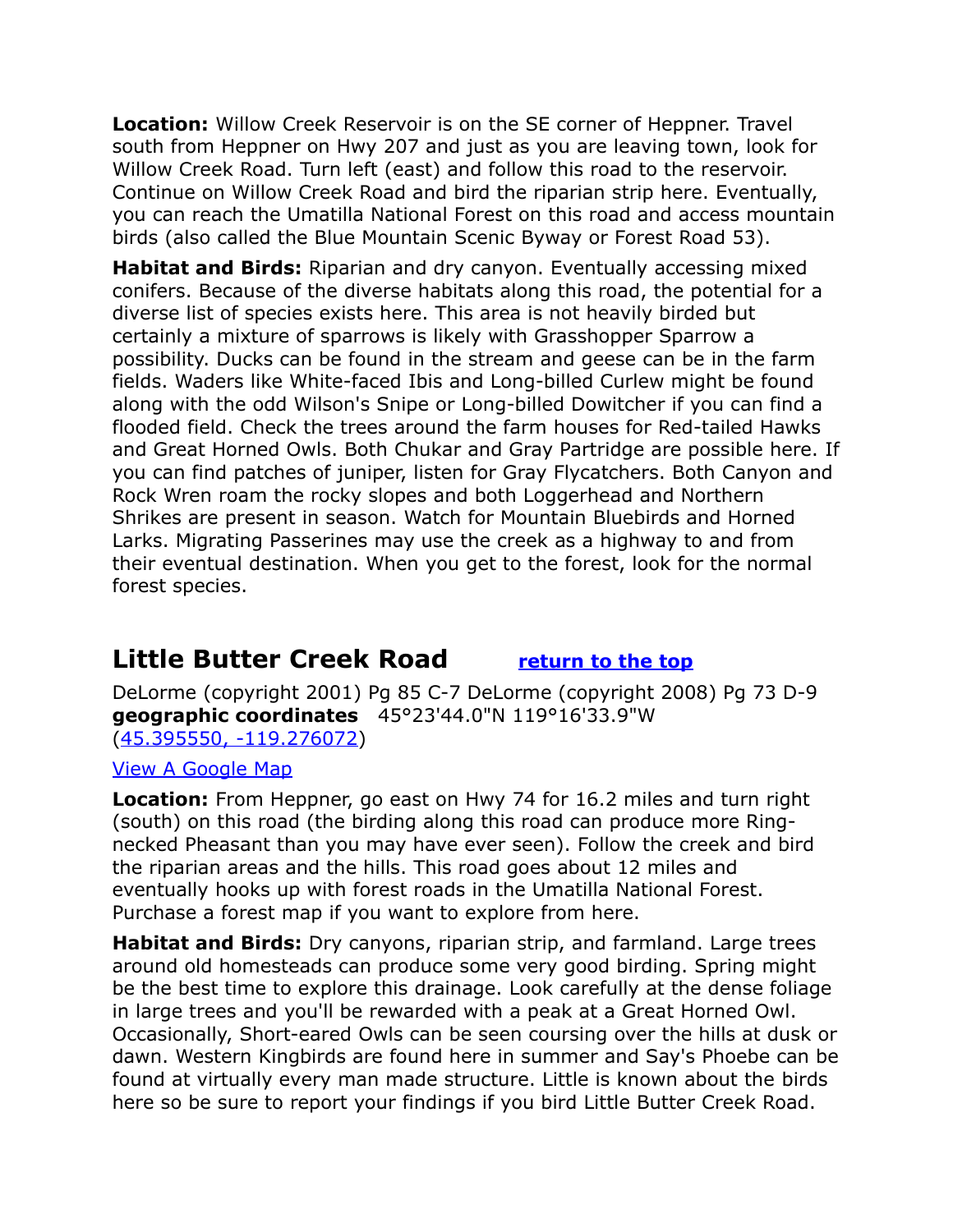### <span id="page-7-3"></span>**SOUTH COUNTY**

#### <span id="page-7-2"></span>**Ruggs [return to the top](#page-0-0)**

DeLorme (copyright 2001) Pg 85 D-6 DeLorme (copyright 2008) Pg 73 E-7 **geographic coordinates** 45°15'48.7"N 119°41'13.9"W [\(45.263536, -119.687191\)](https://www.google.com/maps/place/45%C2%B015)

[View A Google Map](http://maps.google.com/maps/ms?hl=en&ie=UTF8&msa=0&msid=108036481085398338899.0004763ffea2492cb4834&ll=45.515971,-119.734497&spn=1.65317,4.216003&z=9) (eBird data is needed for this location)

**Location:** Ruggs is 10 miles SW of Heppner on Hwy 206/207. It lies at the confluence of Rhea Creek and McKinney Creek. A side trip on Rhea Creek Road will access Rhea Creek in several locations and increase the birding opportunities.

**Habitat and Birds:** The riparian area here can be good for migrant and nesting passerines. The Rhea Creek Canyon is good for wintering and resident raptors. Look for Golden Eagle, Merlin, Prairie Falcon, American Kestrel, and Buteos. In late winter and early spring, before trees leaf out, you may see Great Horned Owls sitting on nests. During the winter months, there is a chance of seeing Gray-crowned Rosy-Finches on the rock out-crops or in the open fields.

#### <span id="page-7-0"></span>**Hwy 206 Condon Hwy [return to the top](#page-0-0)**

DeLorme (copyright 2001) Pg 85 D-6 DeLorme (copyright 2008) Pg 73 E-7 **geographic coordinates** 45°16'47.2"N 119°38'12.1"W [\(45.279775, -119.636690\)](https://www.google.com/maps/place/45%C2%B016)

[View A Google Map](http://maps.google.com/maps/ms?hl=en&ie=UTF8&msa=0&msid=108036481085398338899.0004763ffea2492cb4834&ll=45.515971,-119.734497&spn=1.65317,4.216003&z=9) (eBird data is needed for this location)

**Location:** Follow the directions to Ruggs above and continue toward Condon on Hwy 206.

**Habitat and Birds:** The main attraction here is the somewhat extensive big sage habitat along parts of this road. This type of habitat is unusual in the county and provides the opportunity for species like Sagebrush Sparrow, Brewer's Sparrow, Gray Flycatcher, and Sage Thrasher.

<span id="page-7-1"></span>**Hardman [return to the top](#page-0-0)**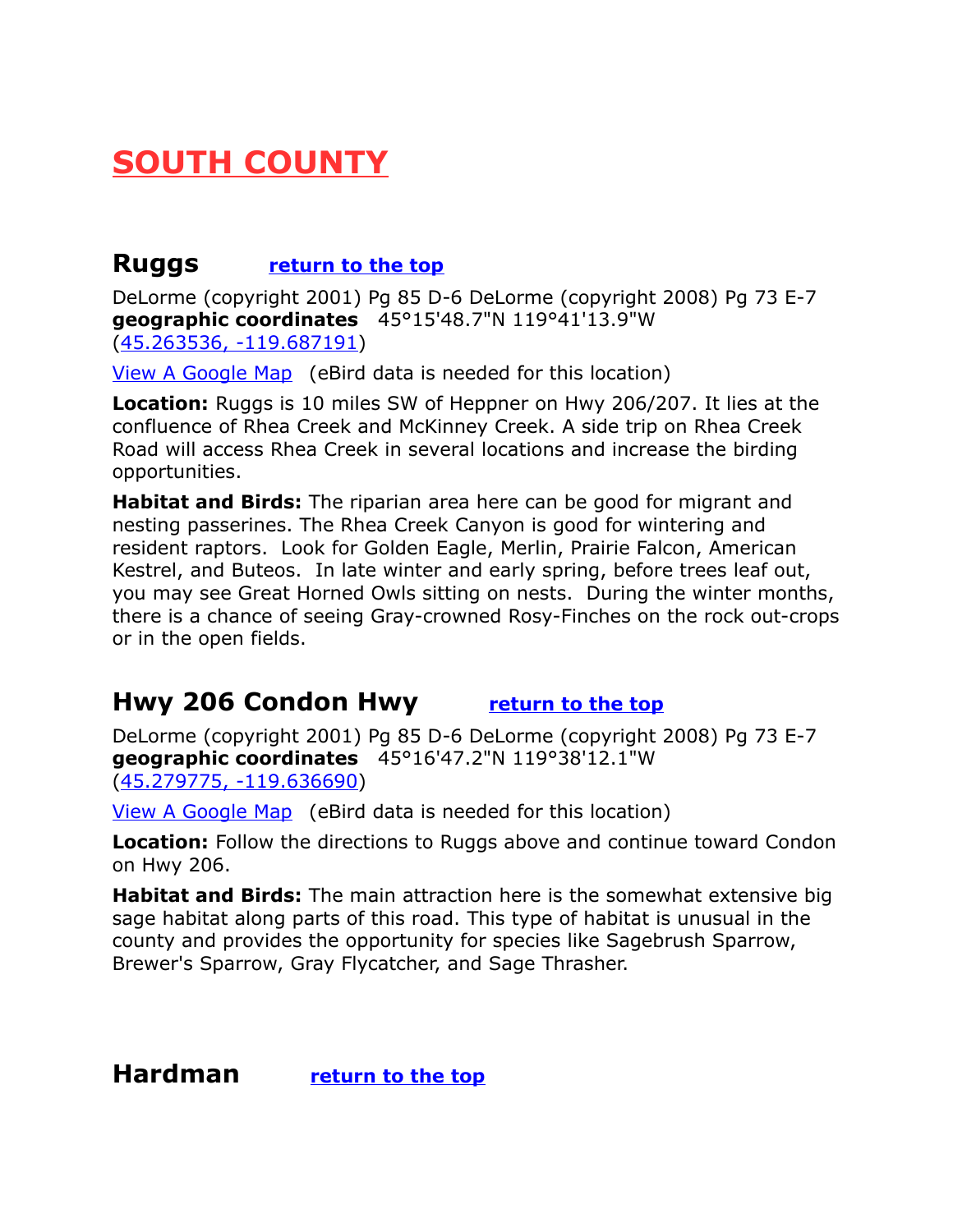DeLorme (copyright 2001) Pg 85 D-6 DeLorme (copyright 2008) Pg 73 F-7 **geographic coordinates** 45°10'10.2"N 119°40'57.1"W [\(45.169510, -119.682526\)](https://www.google.com/maps/place/45%C2%B010)

[View A Google Map](http://maps.google.com/maps/ms?hl=en&ie=UTF8&msa=0&msid=108036481085398338899.0004763ffea2492cb4834&ll=45.515971,-119.734497&spn=1.65317,4.216003&z=9) (eBird data is needed for this location)

**Location:** Hardman is a "ghost town" about 20 miles south of Heppner on Hwy 207. The town consists of a few mostly abandoned buildings and some trailers. There are some full time residents. There are few trees. The birding here is probably pretty sparse but it has potential as a small migrant trap as there are few trees for miles around. Though not recommended as a birding destination, if your travels bring you through Hardman, a stop might produce some unusual birds.

**Habitat and Birds:** Little is known about the bird life here.

#### <span id="page-8-0"></span>**Cutsforth County Park [return to the top](#page-0-0)**

DeLorme (copyright 2001) Pg 85 D-7 DeLorme (copyright 2008) Pg 73 E-9 **geographic coordinates** 45°11'26.2"N 119°19'23.3"W [\(45.190611, -119.323127\)](https://www.google.com/maps/place/45%C2%B011)

[View A Google Map](http://maps.google.com/maps/ms?hl=en&ie=UTF8&msa=0&msid=108036481085398338899.0004763ffea2492cb4834&ll=45.515971,-119.734497&spn=1.65317,4.216003&z=9) (eBird data is needed for this location)

**Location:** Found along the Blue Mt. Scenic Byway, this county park can be found by taking Willow Creek Road south of Heppner and traveling 20 miles to the park. On the south end of the park, look for a large pond that can be very birdy on a summer morning. There is a playground and picnic area. Make sure you have a Forest Service map if you plan to explore past this park as the road system can be a bit confusing. Cutsforth is often snowed in for the winter.

**Habitat and Birds:** Tall pines, mixed forest, canyons and riparian areas. Look for mountain species like grouse, accipiters, Vaux's Swift, Rufous & Calliope Hummingbirds. Woodpeckers include Hairy, Flicker, White-headed, Red-naped Sapsucker, Black-backed, Downy, Pileated, and (rarely) Threetoed. Red and White-breasted Nuthatches are common as are Mt. Chickadees and Brown Creeper. Flycatchers include Dusky, Hammonds, and "Western-type" (The distribution of Cordilleran and Pacific-slope Flycatchers in Eastern Oregon is not well understood). Winter Wrens are here year round and Brown-headed Cowbirds can be found in summer. Western Tanagers, Hermit Thrush, Townsend's Solitaire, Western & Mountain Bluebirds are all here. Listen for both Cassin's and Warbling Vireos. Warblers include Yellow, Yellow-rumped, MacGillivray's and Townsend's. Spotted Towhee, Chipping Sparrow, Lincoln Sparrow, Fox Sparrow, and Junco are here. Black-headed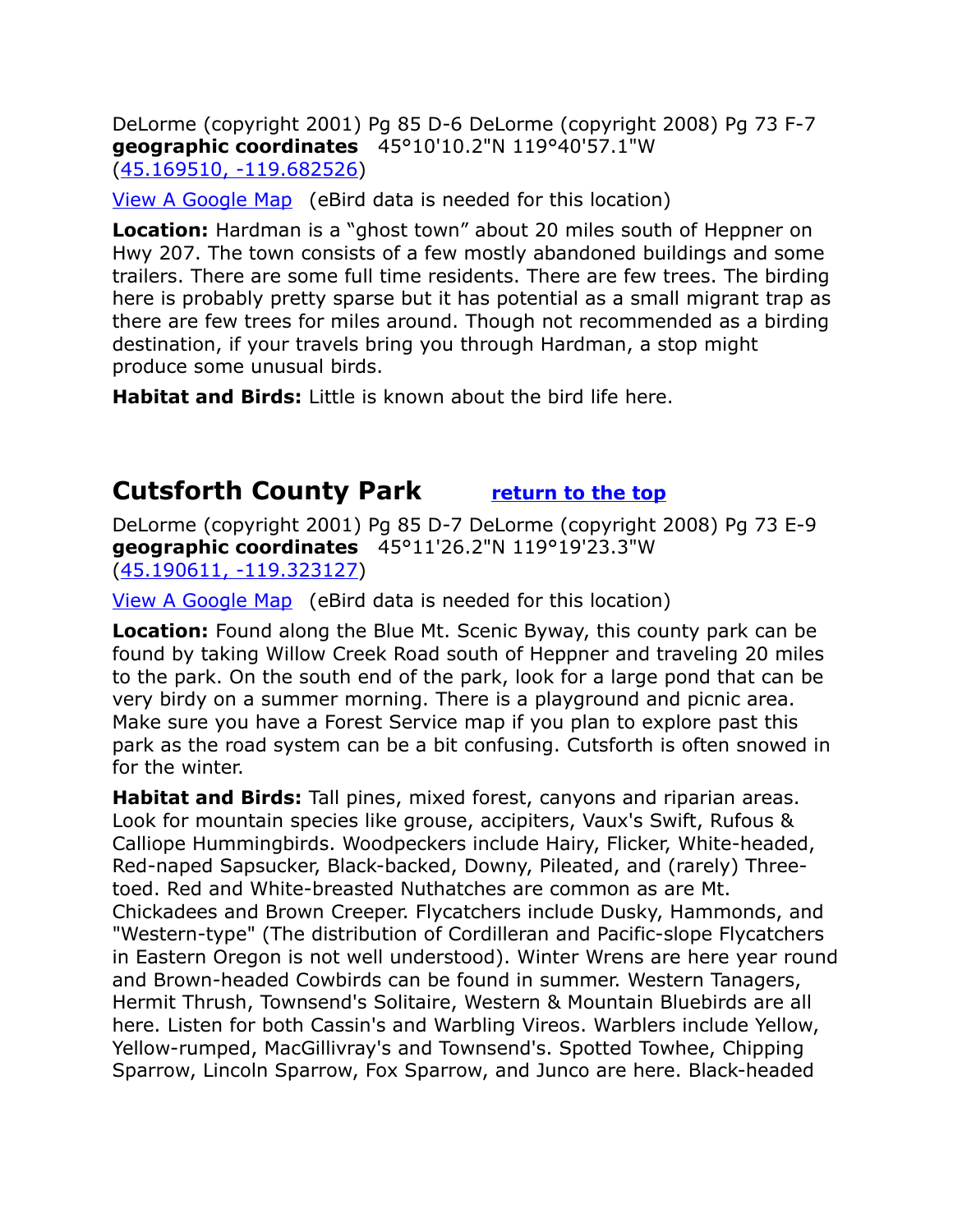Grosbeaks and Evening Grosbeaks can be found along with Cassin's Finches and Lazuli Bunting. Watch for flocks of Pine Siskins and Red Crossbills.

#### <span id="page-9-0"></span>**Anson Wright County Park [return to the top](#page-0-0)**

DeLorme (copyright 2001) Pg 85 D-6 DeLorme (copyright 2008) Pg 73 F-8 **geographic coordinates** 45°06'30.9"N 119°37'29.9"W [\(45.108579, -119.624980\)](https://www.google.com/maps/place/45%C2%B006)

[View A Google Map](http://maps.google.com/maps/ms?hl=en&ie=UTF8&msa=0&msid=108036481085398338899.0004763ffea2492cb4834&ll=45.515971,-119.734497&spn=1.65317,4.216003&z=9) (eBird data is needed for this location)

**Location:** Located 25 miles south of Heppner off of Hwy 207. Rock Creek runs nearby and provides a good riparian birding experience.

**Habitat and Birds:** Tall pines, mixed forest, canyons and riparian areas. Look for mountain species like grouse, accipiters, Vaux's Swift, Rufous & Calliope Hummingbirds. Woodpeckers include Hairy, Flicker, White-headed, Red-naped Sapsucker, Black-backed, Downy, Pileated, and (rarely) Threetoed. Red and White-breasted Nuthatches are common as are Mt. Chickadees and Brown Creeper. Flycatchers include Dusky, Hammonds, and "Western-type" (The distribution of Cordilleran and Pacific-slope Flycatchers in Eastern Oregon is not well understood). Winter Wrens are here year round and Brown-headed Cowbirds can be found in summer. Western Tanagers, Hermit Thrush, Townsend's Solitaire, Western & Mountain Bluebirds are all here. Listen for both Cassin's and Warbling Vireos. Warblers include Yellow, Yellow-rumped, MacGillivray's and Townsend's. Spotted Towhee, Chipping Sparrow, Lincoln Sparrow, Fox Sparrow, and Junco are here. Black-headed Grosbeaks and Evening Grosbeaks can be found along with Cassin's Finches and Lazuli Bunting. Watch for flocks of Pine Siskins and Red Crossbills.

#### <span id="page-9-1"></span>**Umatilla National Forest (21 Road)**

**[return to the top](#page-0-0)**

DeLorme (copyright 2001) Pg 86 D-6 DeLorme (copyright 2008) Pg 73 F-7 **geographic coordinates** 45°01'36.2"N 119°40'39.8"W [\(45.026720, -119.677734\)](https://www.google.com/maps/place/45%C2%B001)

[View A Google Map](http://maps.google.com/maps/ms?hl=en&ie=UTF8&msa=0&msid=108036481085398338899.0004763ffea2492cb4834&ll=45.515971,-119.734497&spn=1.65317,4.216003&z=9) (eBird data is needed for this location)

**Location: Location: Warning! This area is very remote and should not be accessed during adverse weather conditions (High Wind, More Than Light Rain, Snow...)** Located on the southern edge of the county, this area provides most of the normal forest species that can be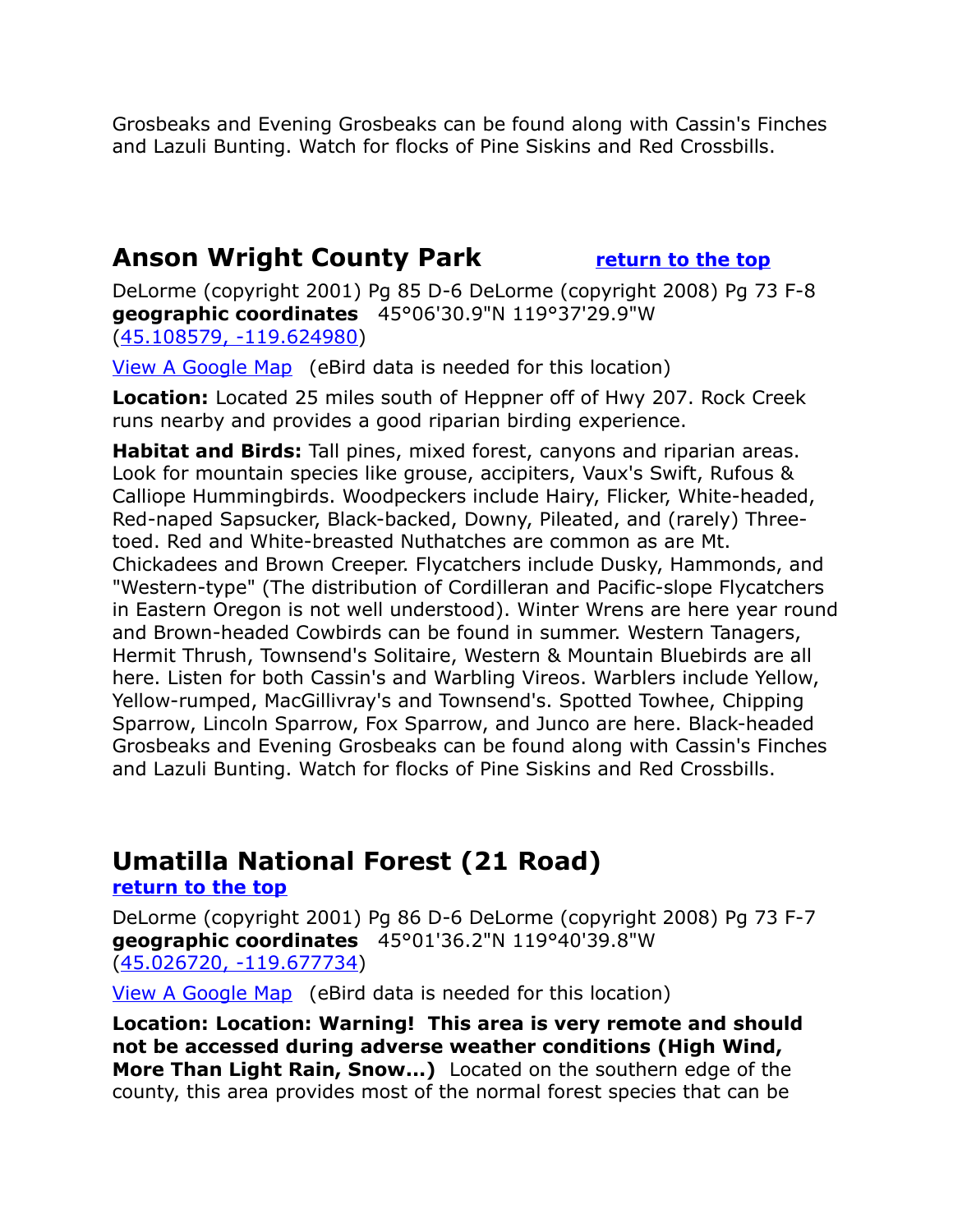expected in mountainous Oregon. It is recommended that you purchase a Forest Service map if you really want to explore this area thoroughly. However, if you just want a day trip into the mountains, the best route is to head south from Heppner (you can also come north from Mitchell on Hwy 207) on Hwy 207. Go 32 miles to the 21 Road. Take this road east as far as you like. It will eventually hook up with the 53 road which will take you to Ukiah if you go east and back to Heppner if you take it north.. About 3 miles from Hwy 207, look for a side road (County Road 4602). Take it north for a half mile to a large meadow area. Bird here and return to the 21 road. Continue east for 3.1 miles to Forest Road 022 (Sunflower Flat Road). You can either take this road north back to Hwy 207 or you can continue east to Ukiah (about 48 miles). 22 miles from 207, you will find Penland Road which leads to Penland Lake. This is a good side trip.

**Habitat and Birds:** Tall pines, mixed forest, canyons and riparian areas. Look for mountain species like grouse, accipiters, Vaux's Swift, Rufous & Calliope Hummingbirds. Woodpeckers include Hairy, Flicker, White-headed, Red-naped Sapsucker, Black-backed, Downy, Pileated, and (rarely) Threetoed. Red and White-breasted Nuthatches are common as are Mt. Chickadees and Brown Creeper. Flycatchers include Dusky, Hammonds, and "Western-type" (The distribution of Cordilleran and Pacific-slope Flycatchers in Eastern Oregon is not well understood). Winter Wrens are here year round and Brown-headed Cowbirds can be found in summer. Western Tanagers, Hermit Thrush, Townsend's Solitaire, Western & Mountain Bluebirds are all here. Listen for both Cassin's and Warbling Vireos. Warblers include Yellow, Yellow-rumped, MacGillivray's and Townsend's. Spotted Towhee, Chipping Sparrow, Lincoln Sparrow, Fox Sparrow, and Junco are here. Black-headed Grosbeaks and Evening Grosbeaks can be found along with Cassin's Finches and Lazuli Bunting. Watch for flocks of Pine Siskins and Red Crossbills. Nocturnal surveys in this area during late spring and early summer have found calling Flammulated and Northern Saw-whet Owls.

#### <span id="page-10-0"></span>**Umatilla National Forest (Sunflower Flat Road or Road 22) [return to the top](#page-0-0)**

DeLorme (copyright 2001) Pg 85 DeLorme (copyright 2008) Pg 73 **geographic coordinates** 45°06'17.0"N 119°37'24.4"W [\(45.104730, -119.623440\)](https://www.google.com/maps/place/45%C2%B006)

[View A Google Map](http://maps.google.com/maps/ms?hl=en&ie=UTF8&msa=0&msid=108036481085398338899.0004763ffea2492cb4834&ll=45.515971,-119.734497&spn=1.65317,4.216003&z=9) (eBird data is needed for this location)

**Location: Warning! This area is very remote and should not be accessed during adverse weather conditions (High Wind, More Than Light Rain, Snow...)** Located 25 miles south of Heppner off of Hwy 207. You can access this area from the north by starting in Heppner and traveling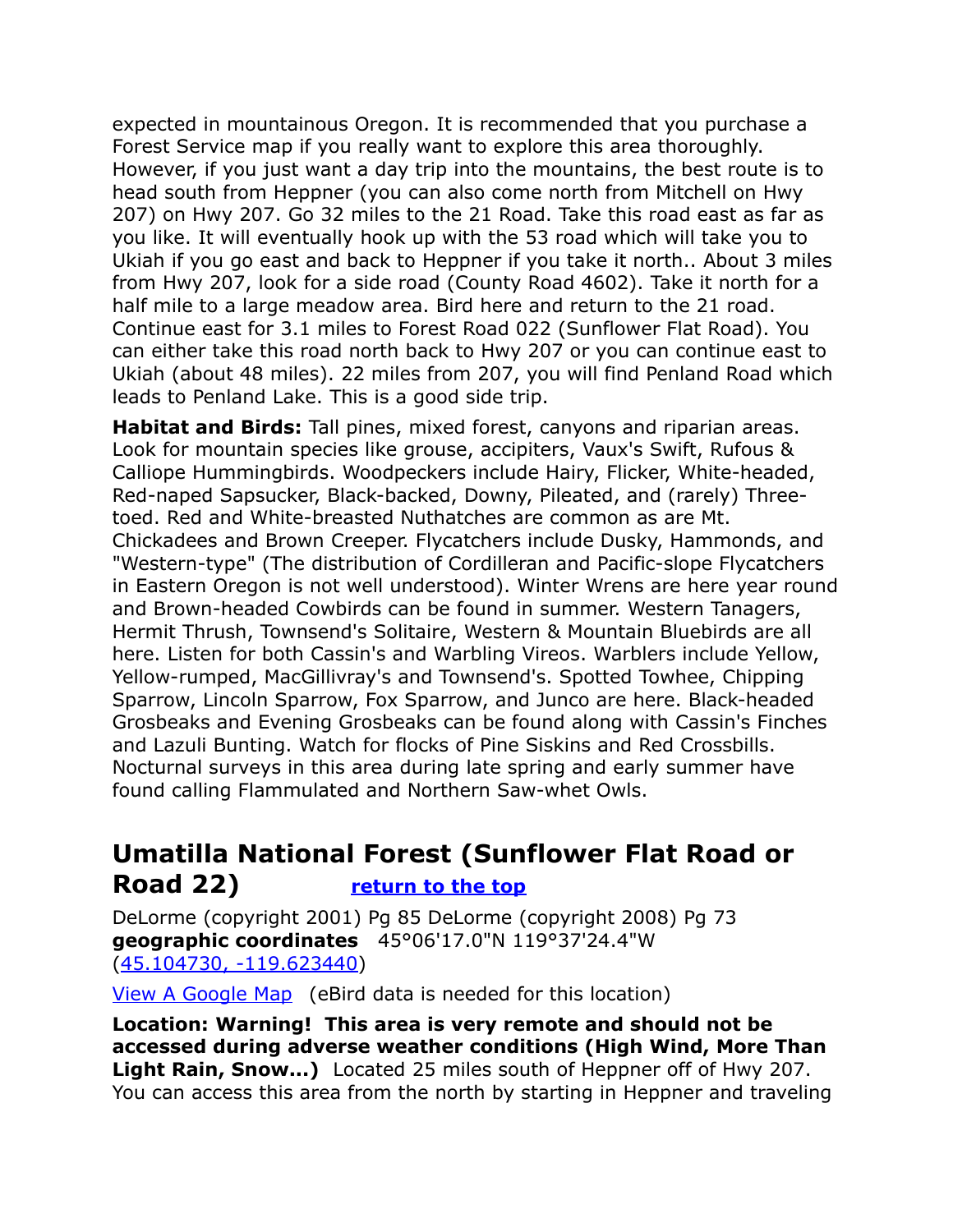south on Hwy 206 for 10.7 miles to the small town of Ruggs. Turn south onto Hwy 207 and go 14.6 miles to Sunflower Flat Road [45.108508,](https://www.google.com/maps/place/45%C2%B006)  [-119.625206.](https://www.google.com/maps/place/45%C2%B006) Take Sunflower Flat Road south and explore the forest at your whim. It will eventually hook up with FR 21 and you can take FR 21 back to Hwy 207 or on to Ukiah. You can access this area from the south by taking Hwy 207 just east of Spray, Oregon [\(44.830814, -119.754396\)](https://www.google.com/maps/place/44%C2%B049). Travel north on Hwy 207 for 26 miles to Sunflower Flat Road (If you have time, check out Anson Wright County Park right by Sunflower Flat Road [45.108508, -119.625206\)](https://www.google.com/maps/place/45%C2%B006) Take Sunflower Flat Road south and explore the forest at your whim. It will eventually hook up with FR 21 and you can take FR 21 back to Hwy 207 or on to Ukiah.

**Habitat and Birds:** Tall pines, mixed forest, canyons and riparian areas. Look for mountain species like grouse, accipiters, Vaux's Swift, Rufous & Calliope Hummingbirds. Woodpeckers include Hairy, Flicker, White-headed, Red-naped Sapsucker, Black-backed, Downy, Pileated, and (rarely) Threetoed. Red and White-breasted Nuthatches are common as are Mt. Chickadees and Brown Creeper. Flycatchers include Dusky, Hammonds, and "Western-type" (The distribution of Cordilleran and Pacific-slope Flycatchers in Eastern Oregon is not well understood). Winter Wrens are here year round and Brown-headed Cowbirds can be found in summer. Western Tanagers, Hermit Thrush, Townsend's Solitaire, Western & Mountain Bluebirds are all here. Listen for both Cassin's and Warbling Vireos. Warblers include Yellow, Yellow-rumped, and Townsend's. Spotted Towhee, Chipping Sparrow, Lincoln Sparrow, Fox Sparrow, and Junco are here. Black-headed Grosbeaks and Evening Grosbeaks can be found along with Cassin's Finches and Lazuli Bunting. Watch for flocks of Pine Siskins and Red Crossbills.

#### <span id="page-11-0"></span>**Potamus Point Interpretive Site [return to the top](#page-0-0)**

DeLorme (copyright 2001) Pg 85 D-8 DeLorme (copyright 2008) Pg 73 F-10 **geographic coordinates** 45°00'59.0"N 119°13'40.2"W [\(45.016402, -119.227847\)](https://www.google.com/maps/place/45%C2%B000)

[View A Google Map](http://maps.google.com/maps/ms?hl=en&ie=UTF8&msa=0&msid=108036481085398338899.0004763ffea2492cb4834&ll=45.515971,-119.734497&spn=1.65317,4.216003&z=9) (eBird data is needed for this location)

**Location: Location: Warning! This area is very remote and should not be accessed during adverse weather conditions (High Wind, More Than Light Rain, Snow...)** This area is spectacular as you look 3000' down into the breaks of North Fork of the John Day River. To reach this stunning view and great birding start from Ukiah, Umatilla County. From the turn off HWY 395 at the Ukiah exit turn west onto the Blue Mountain Scenic Byway which is FSRD 53. Follow the FSRD 53 west until you come to FSRD 5316,stay on FSRD 5316until you arrive at Potamus Point interpretive site.